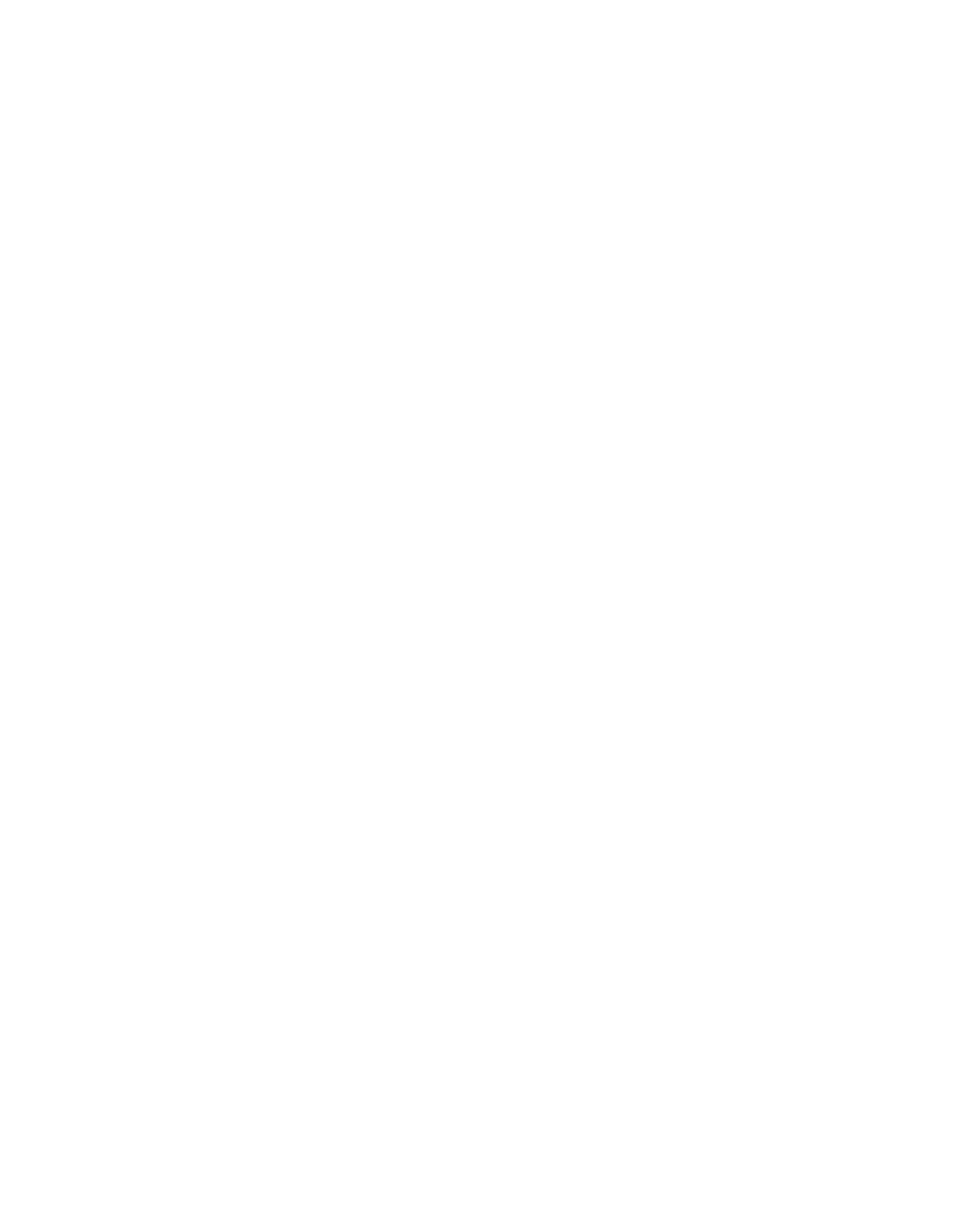KITE, Justice.

[¶1] Shenice Gail Young appeals from the judgment and sentence entered by the district court after a jury convicted her of one count of aggravated assault and battery and one count of simple battery. Ms. Young's convictions resulted from an altercation involving her former boyfriend and his current girlfriend, ending with Ms. Young biting off a piece of the girlfriend's right ear. On appeal, Ms. Young claims the district court erred by refusing to grant her motion for a continuance in order to consult an audiologist after the girlfriend testified she had suffered hearing loss as a result of the bite. We conclude that the district court did not abuse its discretion by denying Ms. Young's request for a continuance of the trial and, therefore, affirm.

## **ISSUE**

[¶2] Whether the district court abused its discretion when it denied appellant's motion for a continuance.

## **FACTS**

[¶3] Ms. Young was romantically involved with James Stevenson for approximately nine years, and they had a daughter (the child) together. Ms. Young and Mr. Stevenson ended their relationship, but they continued to cooperate with regard to visitation and custody of the child. However, when Mr. Stevenson starting dating Shanie Devoe, Ms. Young objected to any contact between Ms. Devoe and the child.

[¶4] On August 21, 2003, Mr. Stevenson picked the child up from daycare and took her to his home. Mr. Stevenson planned to deliver the child to Ms. Young at 8:00 p.m., after which he and Ms. Devoe intended to meet at his house to watch movies. Ms. Young was not home when Mr. Stevenson attempted to leave the child; consequently, he and the child returned to his home and he contacted Ms. Devoe and asked her to come to his house. At approximately 10:00 p.m., Mr. Stevenson put the child to bed.

[¶5] Ms. Young called a short time later to tell Mr. Stevenson she was on her way to pick up the child, but he told her the child was in bed and she should just let her spend the night. Ms. Young insisted on picking the child up that evening, so Mr. Stevenson retrieved the child from her bed and met Ms. Young at the door. Ms. Young took the child, and Ms. Young and Mr. Stevenson quarreled. The encounter turned physical, causing Ms. Young to drop the child. During the ensuing struggle between Ms. Young and Mr. Stevenson, she kicked him, attempted to bite his hand, and violently squeezed his right testicle. A man who was staying with Mr. Stevenson (the house guest) broke up the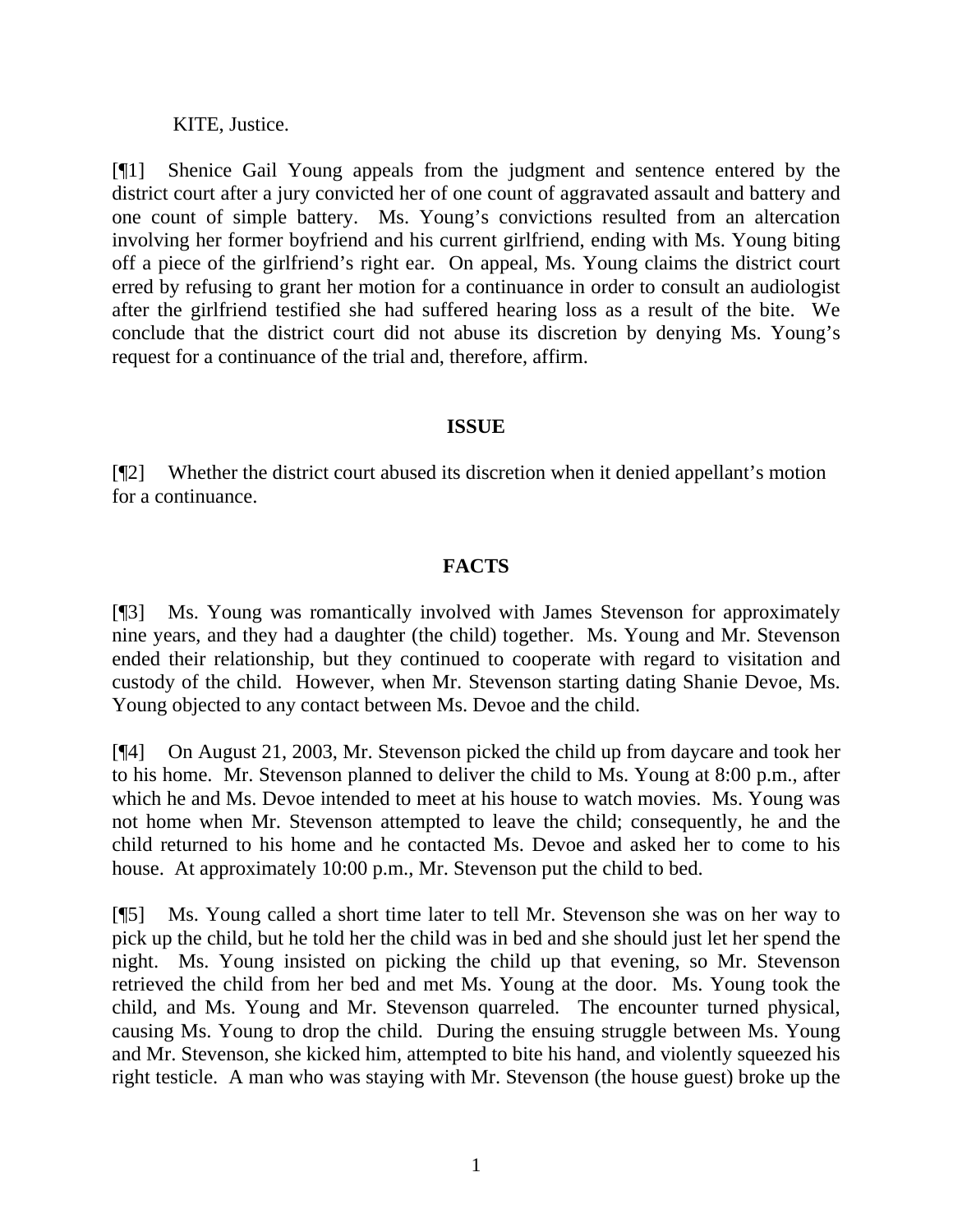altercation and took Ms. Young to her car. The house guest left Ms. Young in the car and went back into the house to get the child.

[¶6] During the quarrel between Mr. Stevenson and Ms. Young, Ms. Devoe went into the garage. Ms. Young was tired of waiting in the car for the house guest to return with the child and re-entered the residence through the garage, where she encountered Ms. Devoe. Ms. Young attacked Ms. Devoe and ultimately bit her right ear, detaching a large piece from the exterior portion of the ear. Mr. Stevenson intervened and broke up the fight. He took Ms. Devoe to the emergency room in Casper, and she was later transferred to Northern Colorado Medical Center in Greeley, Colorado, where a medical team attempted to reattach the missing portion of her ear. Unfortunately, some of the reattached portion of the ear became necrotic and it had to be surgically removed.

[¶7] The State charged Ms. Young with one count of aggravated assault and battery, in violation of Wyo. Stat. Ann. § 6-2-502(a)(i) (LexisNexis 2005), for her assault upon Ms. Devoe; one count of simple assault and battery, in violation of Wyo. Stat. Ann. § 6-2- 501(b) and (d) (LexisNexis 2005), for her assault upon Mr. Stevenson; and one count of illegally entering Mr. Stevenson's home, in violation of Wyo. Stat. Ann. § 6-3-302 (LexisNexis 2005). The State dismissed the illegal entry count, and the parties proceeded to trial on the battery charges. Ms. Devoe testified at the trial that she had suffered some loss of hearing as a result of the injury to her ear. Claiming surprise at this testimony, defense counsel requested a continuance of the trial in order to consult with an audiologist. The district court denied Ms. Young's motion for a continuance.

[¶8] At the conclusion of the trial, the jury returned guilty verdicts on both counts. The district court denied Ms. Young's motion for a new trial and sentenced her to serve prison terms of 12 to 30 months on the aggravated assault and battery count and two months on the simple assault and battery count, but ordered the sentences to run concurrently.

## **STANDARD OF REVIEW**

[¶9] A party may request a continuance of the trial proceedings if it is surprised by evidence presented at the trial or the opposing party does not comply with its discovery obligations. See W.R.Cr.P. 16(d)(2); *Capshaw v. State,* 714 P.2d 349, 352 (Wyo. 1986); *Siegert v. State,* 634 P.2d 323, 325-26 (Wyo. 1981). "This Court has consistently held that the granting of a motion for continuance is within the discretion of the trial court. The standard of review, therefore, is limited to determining whether the trial court abused its discretion by denying the continuance." *BSC v. Natrona County Department of Family Services (In the Interest of CC),* 2004 WY 167, ¶ 23, 102 P.3d 890, 897 (Wyo. 2004) quoting *Roose v. State*, 753 P.2d 574, 578 (Wyo. 1988), which quoted *Gentry v. State*, 724 P.2d 450, 451 (Wyo. 1986). An abuse of discretion occurs when a district court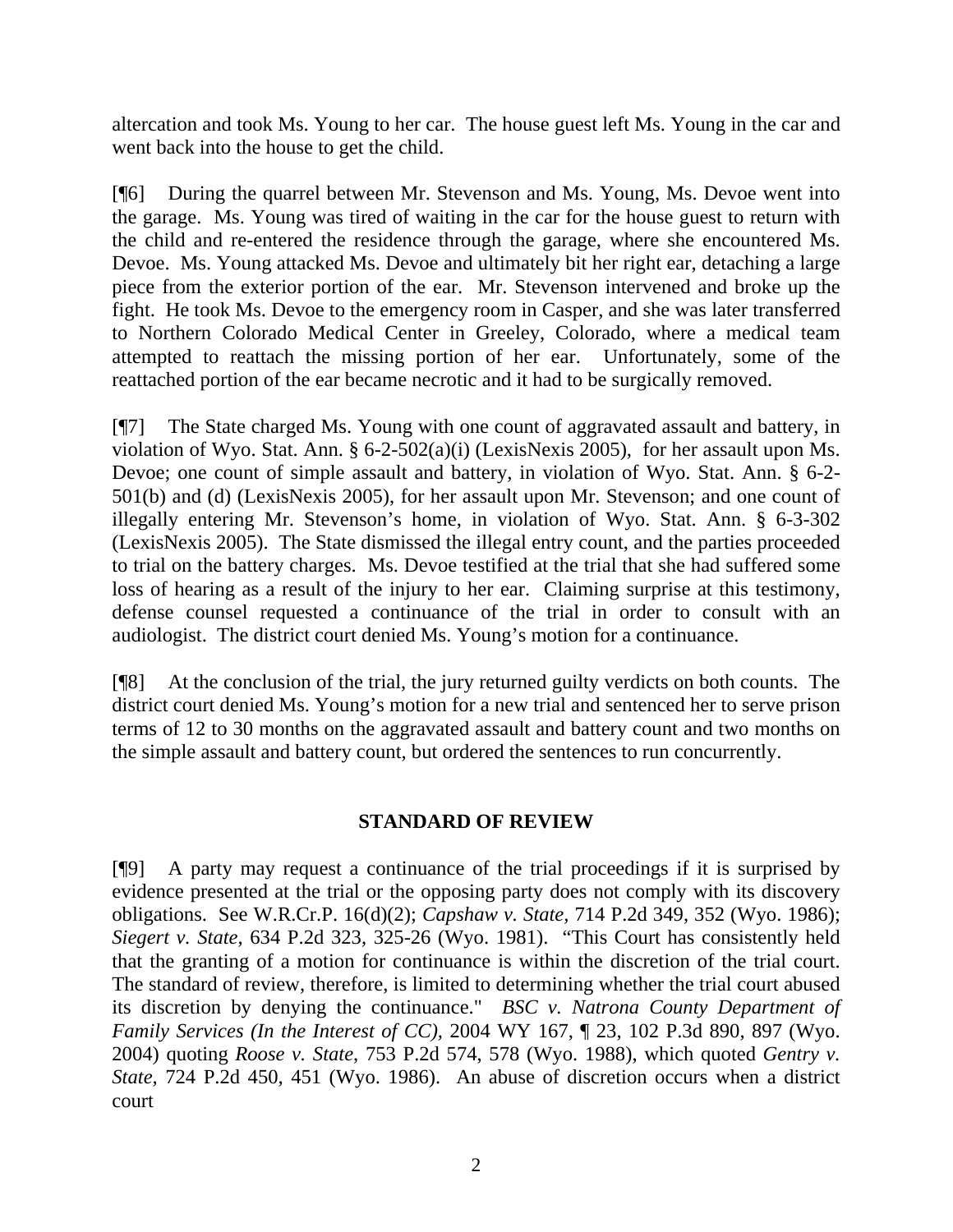"[a]cts in a manner which exceeds the bounds of reason under the circumstances. In determining whether there has been an abuse of discretion, the ultimate issue is whether or not the court could reasonably conclude as it did. An abuse of discretion has been said to mean an error of law committed by the court under the circumstances."

*Berry v. State,* 2004 WY 81, ¶ 43, 93 P.3d 222, 235 (Wyo. 2004), quoting *Sampsell v. State*, 2001 WY 12, ¶ 6, 17 P.3d 724, 726 (Wyo. 2001) (citations and emphasis omitted). The determination of whether the district court abused its discretion in refusing to grant a continuance depends upon the facts and circumstances of the individual case. *Sincock v. State,* 2003 WY 115, ¶ 25, 76 P.3d 323, 333-34 (Wyo. 2003); *Clearwater v. State,* 2 P.3d 548, 553 (Wyo. 2000).

### **DISCUSSION**

[¶10] The State charged Ms. Young with aggravated assault and battery, in violation of § 6-2-502, for biting off a piece of Ms. Devoe's ear. That statute states, in relevant part:

(a) A person is guilty of aggravated assault and battery if he:

(i) Causes serious bodily injury to another intentionally, knowingly or recklessly under circumstances manifesting extreme indifference to the value of human life[.]

Section 6-2-502(a)(i). "Serious bodily injury" is defined at Wyo. Stat. Ann. § 6-1-104(a)(x) (LexisNexis 2005) as "bodily injury which creates a substantial risk of death or which causes miscarriage, severe disfigurement or protracted loss or impairment of the function of any bodily member or organ[.]"

[¶11] At the trial on March 22, 2004, Ms. Devoe testified:

[Prosecutor]: All right. And are you able to  $-$  do you notice any hearing differences between the ear that was bitten off and the ear that is intact?

[Ms. Devoe]: Yes.

Q. What do you notice?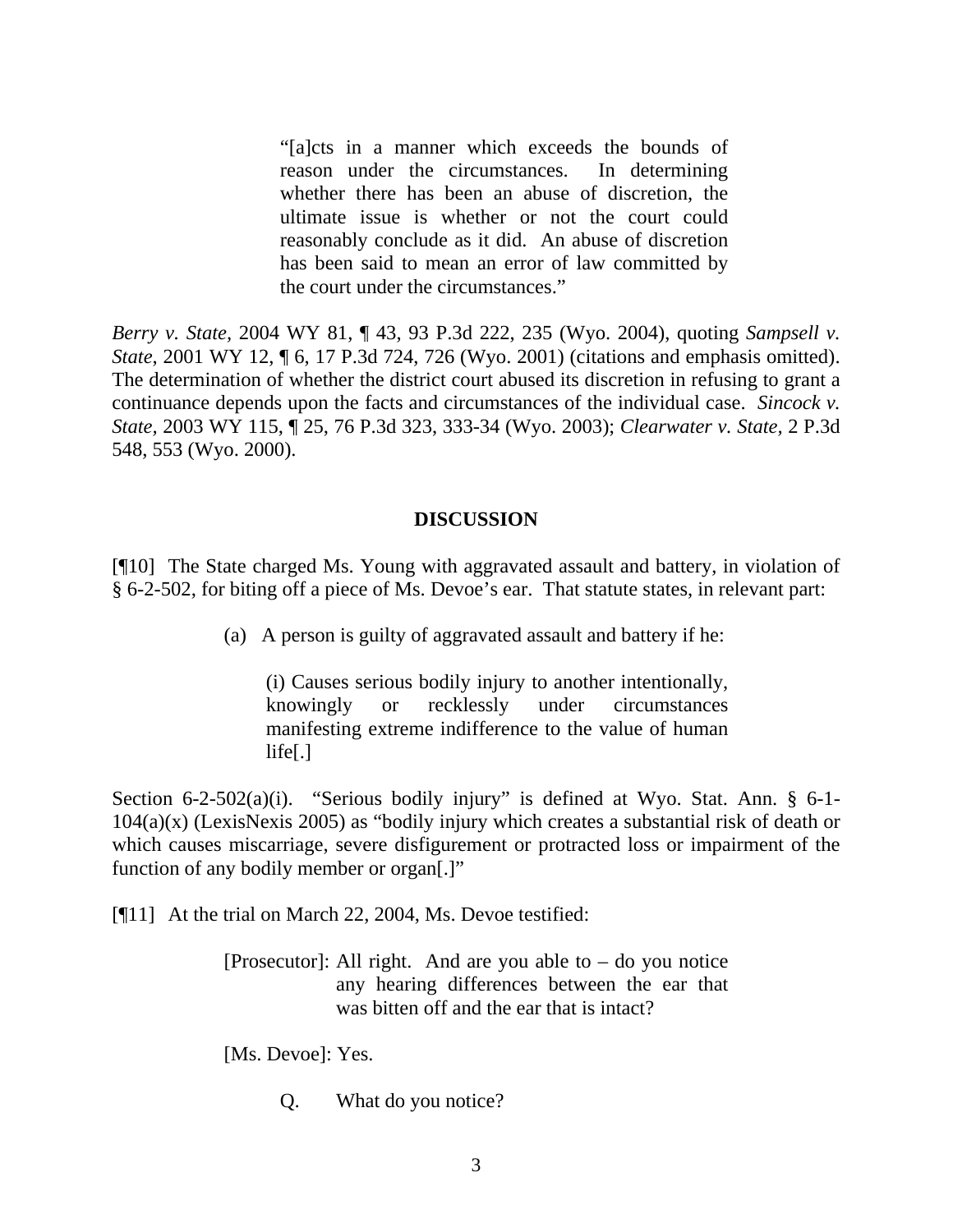A. I notice if there's like a lot of sound on one side – or if somebody is talking to me, I just will give this ear a little bit forward if I don't understand them just because the whole function of this ear is actually muffle the ear  $-1$ didn't know that until this happened – but it's to actually kind of, like funnel it back into the ear and  $so -$ 

[Objection]

- Q. Do you notice any difficulty in hearing out of that ear as compared to the ear that's intact?
- A. Yes, I do.
- Q. Okay. And you were describing how when there's a lot of noise that you can – you use your good ear to hear?
- A. Yes, I will yeah. I can hear better out of this one. And, say, when I'm on the phone, I usually talk on this one. But I, you know, I've tried to talk through this one on the phone; but it's just – I can't – I can never understand the full conversation, so I always have to switch back to the other ear.
- Q. So you find it more difficult to hear different sounds or exactly what's being said with the --
- A. Yeah.
- Q. With the ear that's missing as compared to the ear that's whole?
- A. Yes.
- Q. And has that been something you've experienced the entire time?
- A. Yes.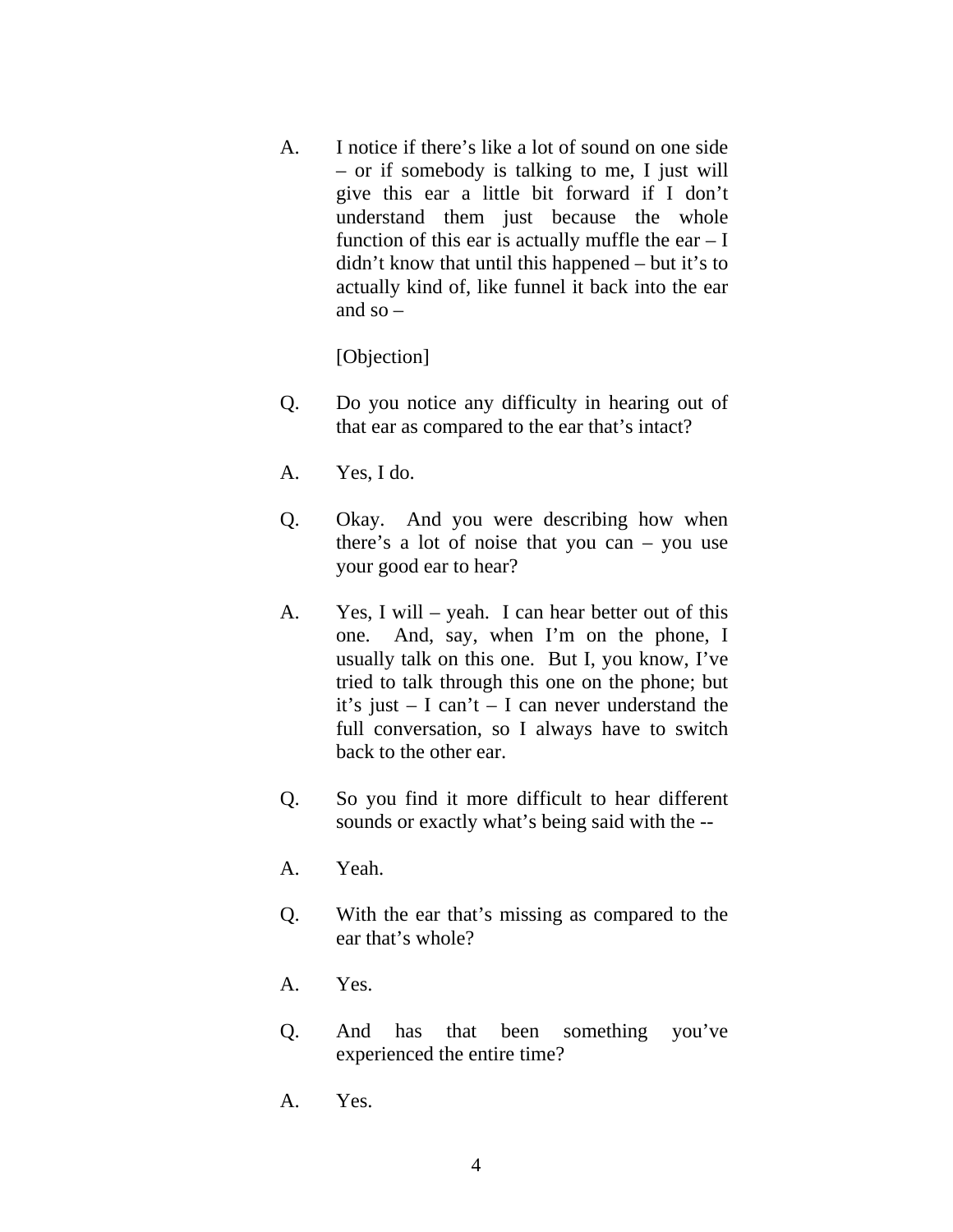[ $[12]$  $[12]$  $[12]$  Later in the trial, Sanjay Gupta, M.D., an otolaryngologist,<sup>1</sup> testified about Ms. Devoe's injury. Dr. Gupta was the Colorado physician who reattached Ms. Devoe's ear and then later surgically removed the necrotic portion. One of his areas of expertise is audiology, which he described as "the effects of hearing and changes of hearing in children and adults." He testified he had conducted a hearing test on Ms. Devoe and found, when sound was introduced into her ear canal, her hearing was normal. Dr. Gupta explained, however, that hearing involves a complex sequence of events. The outer portion of the ear actually acts as a funnel to collect sound, and when it is missing, the function is compromised. He confirmed, because Ms. Devoe was missing a portion of her outer ear, she could have difficulty hearing in a crowded situation or in circumstances where there is background noise.

[¶13] The day after Ms. Devoe's testimony, the defense filed a motion to continue the trial. The motion stated that, in light of Ms. Devoe's testimony, it was clear the State intended to establish Ms. Devoe had suffered serious bodily injury by showing impairment of the function of a bodily organ. She claimed "none of the police reports nor any of the medical records supplied to the defense during discovery, make any mention of hearing loss and the defense was completely unaware prior to Ms. Devoe's testimony such a claim might be raised." The defense asserted, therefore, it needed a continuance in order "to consult with an audiologist to determine if the injury to Ms. Devoe could possibly cause such a loss and if appropriate, present testimony on this issue."

[¶14] The district court heard arguments on the motion for a continuance prior to the start of trial proceedings on March 23, 2004. The State responded to Ms. Young's request for a continuance by noting it is a matter of basic understanding that loss of outer ear tissue may affect hearing. The district court denied Ms. Young's request for a continuance, and the trial continued. After the jury returned its verdict, Ms. Young filed a motion for a new trial, alleging, among other things, the district court erred by refusing her request for a continuance. The district court denied that motion, as well.

[¶15] On appeal, Ms. Young claims she was surprised by the State's attempt to prove the serious bodily injury element of the crime by showing Ms. Devoe's hearing was impaired. Because neither the police reports nor the medical records stated Ms. Devoe's ability to hear was compromised, she contends she could not have foreseen a need to defend against a showing of impairment of a bodily organ. Prior to Ms. Devoe's trial testimony, Ms. Young believed the State was going to attempt to prove serious bodily injury simply by showing severe disfigurement of the ear. Her defense, therefore, was the ear was not severely disfigured.

<span id="page-6-0"></span> $1$  According to Dr. Gupta, an otolaryngologist is a specialist for treatment of ear, nose and throat problems in both adults and children.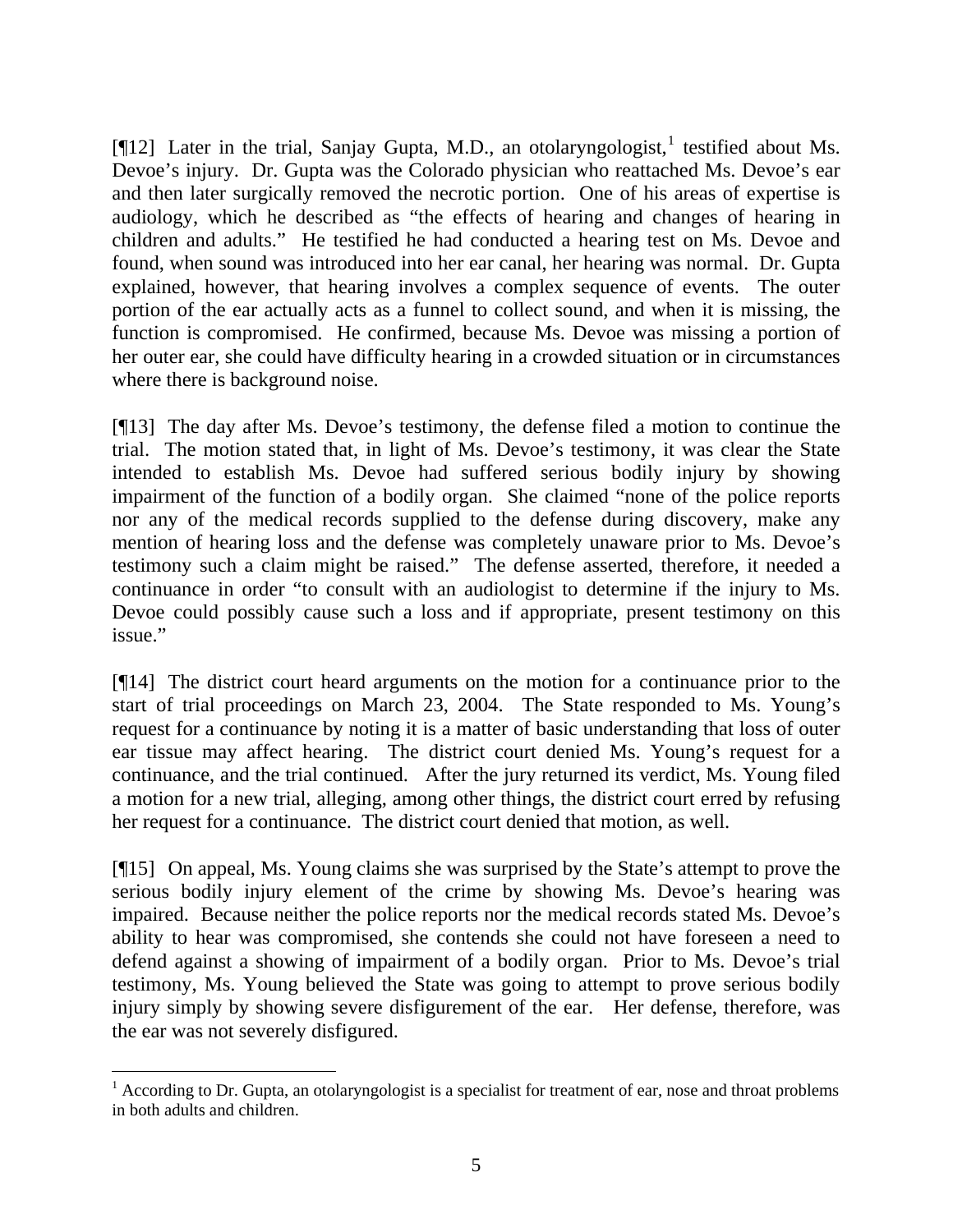[¶16] The record indicates the defense could have foreseen the State would attempt to prove serious bodily injury by showing Ms. Devoe's hearing was impaired. Although the information was amended twice during the pendency of the action, the charging documents consistently stated Ms. Young was alleged to have caused serious bodily injury to Ms. Devoe. The documents did not indicate the prosecution was limiting its theory of the case to a showing of severe disfigurement. Thus, this is not a case where the evidence presented at trial was different from the crime charged. Compare, *Estrada-Sanchez v. State,* 2003 WY 45, 66 P.3d 703 (Wyo. 2003) (holding a prejudicial variance requiring reversal of the defendant's conviction occurred when the evidence presented at trial established facts different from those alleged in the charging document). If Ms. Young was confused about the State's theory of the case, she could have filed a motion for a bill of particulars, asking for further explanation of the basis for the charge. See e.g., *Black v. State,* 2002 WY 72, ¶¶ 32-33, 46 P.3d 303, 304 (Wyo. 2002). She did not, however, request a bill of particulars.

[¶17] The State did not commit any discovery violations. The defense had been provided all of the relevant medical records, and, consequently, should have been aware she was treated by an otolaryngologist, who specialized in problems with the ear. As recognized by the district court, it is a matter of common knowledge that the outer portion of the ear has a function in hearing. Furthermore, at a combined motion hearing and pretrial conference, which was held two weeks before the start of the trial, the State made the following comments with regard to the serious bodily injury element of the crime:

> Obviously, Your Honor, the State has an element to prove that what we have here is either severe disfigurement or protracted loss or impairment of a bodily function or organ.

\* \* \*

Obviously, there's going to be some ongoing medical care. And the definition of severe disfigurement in and of itself infers something that might be continuous or permanent as well as the definition of protracted loss or impairment of a bodily member or organ, protracted meaning ongoing or continuous or permanent.

Thus, Ms. Young's claim she was unfairly surprised by or could not have foreseen the testimony about Ms. Devoe's hearing loss is not supported by the record.

[¶18] Furthermore, Ms. Young does not explain how she was prejudiced by the district court's refusal to grant a continuance. The defense was allowed ample opportunity to